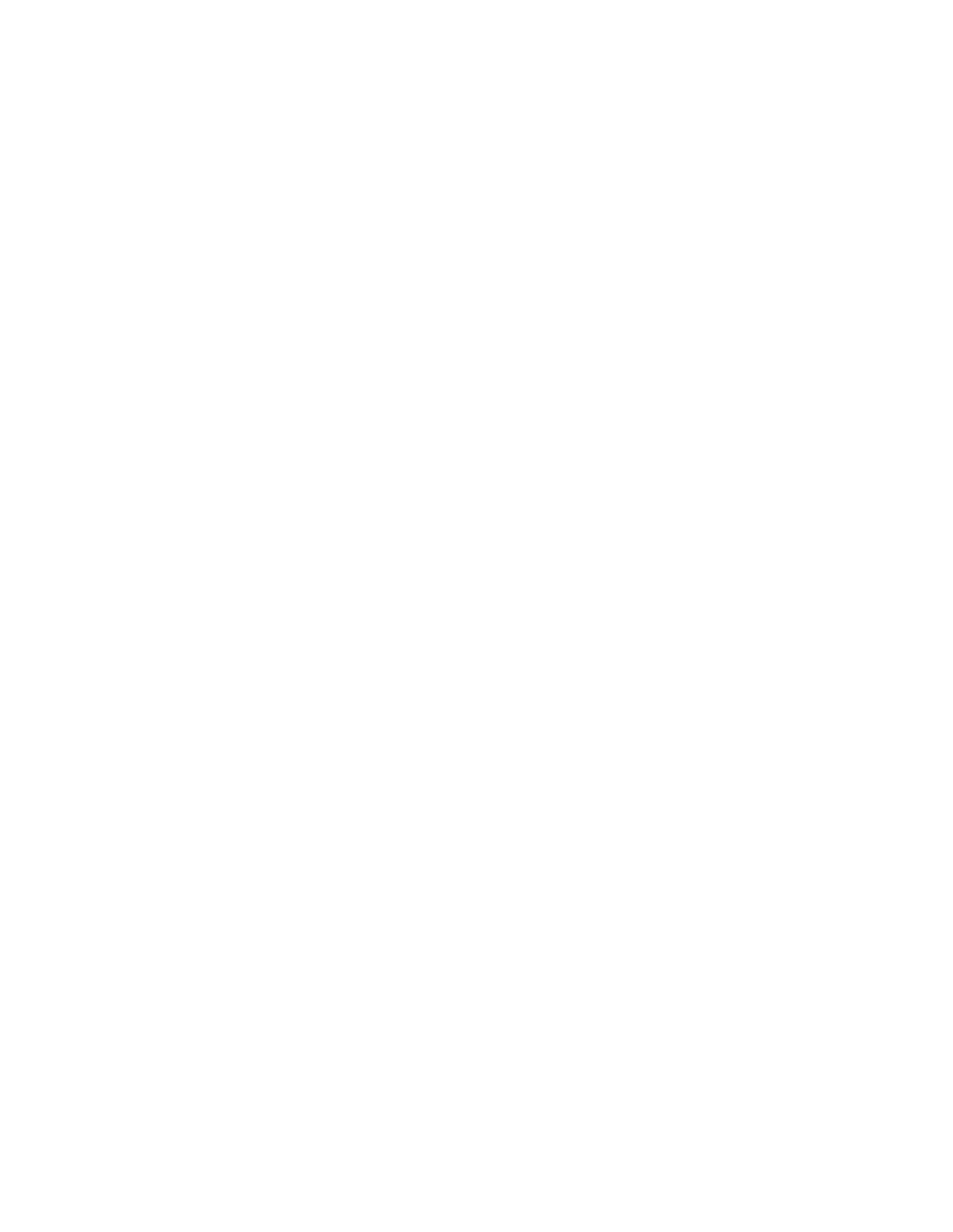# **Agricultural Workers' Rights**

Human rights violations are prevalent in industrial agricultural fields today. The growth of agrofuel production, which relies on large-scale plantations, will only perpetuate a system that already disregards workers' rights. Increased demand for agrofuel crops such as sugarcane and soy will likely lead to increased human rights violations including slave wages, enslavement, and child labor, as well as increased incidences of sicknesses and deaths resulting from dangerous plantation work.

# **Community Economic Development**

Agrofuels are often presented as a way of rescuing an industrial agriculture-based economy that is deeply broken. The reality is that the commodity markets themselves are broken. Without addressing corporate concentration, parity for family farmers, and the need for local food systems to feed communities, simply selling more commodities for agrofuels will not reverse existing failures, nor will it bring lasting prosperity to rural communities in the U.S. or abroad.

# **Environment**

Agrofuels are promoted as a "green" technology, yet current production practices contribute to water depletion, soil erosion, contamination by genetically modified organisms, and other environmental problems. The refining process is also quite polluting, and the common placement of refineries in low-income communities has raised serious environmental justice concerns. Furthermore, the net energy balance of agrofuels remains subject to major debate, and as carbon-capturing forests are felled to make way for fuel crops, the result will be increased, rather than decreased, greenhouse gas emissions.

# **Conclusions and Recommendations**

The principles of community food security imply that **fuel is not a priority over food**, and governments' actions to make it so undermine the world's hungry and struggling rural communities. Unless the agrofuels market builds new wealth that stays in rural economies, strengthens the social fabric of communities, and builds greater resilience for an uncertain future, communities will gain very little from agrofuel production. While this report focuses on industrial-scale agrofuels, there are examples of integrating sustainable energy

and agriculture that benefit community food security, such as small farmer settlements in Brazil intercropping energy and food crops and community farms in the U.S. using locally-made biodiesel for farm machinery. Family farmers, indigenous peoples, and environmentalists are using these examples to further explore the connections between sustainable energy, food security, and rural development and to promote food and energy sovereignty – the democratization of both food and energy systems. Below are key actions that focus on food security and developing real sustainable energy solutions.

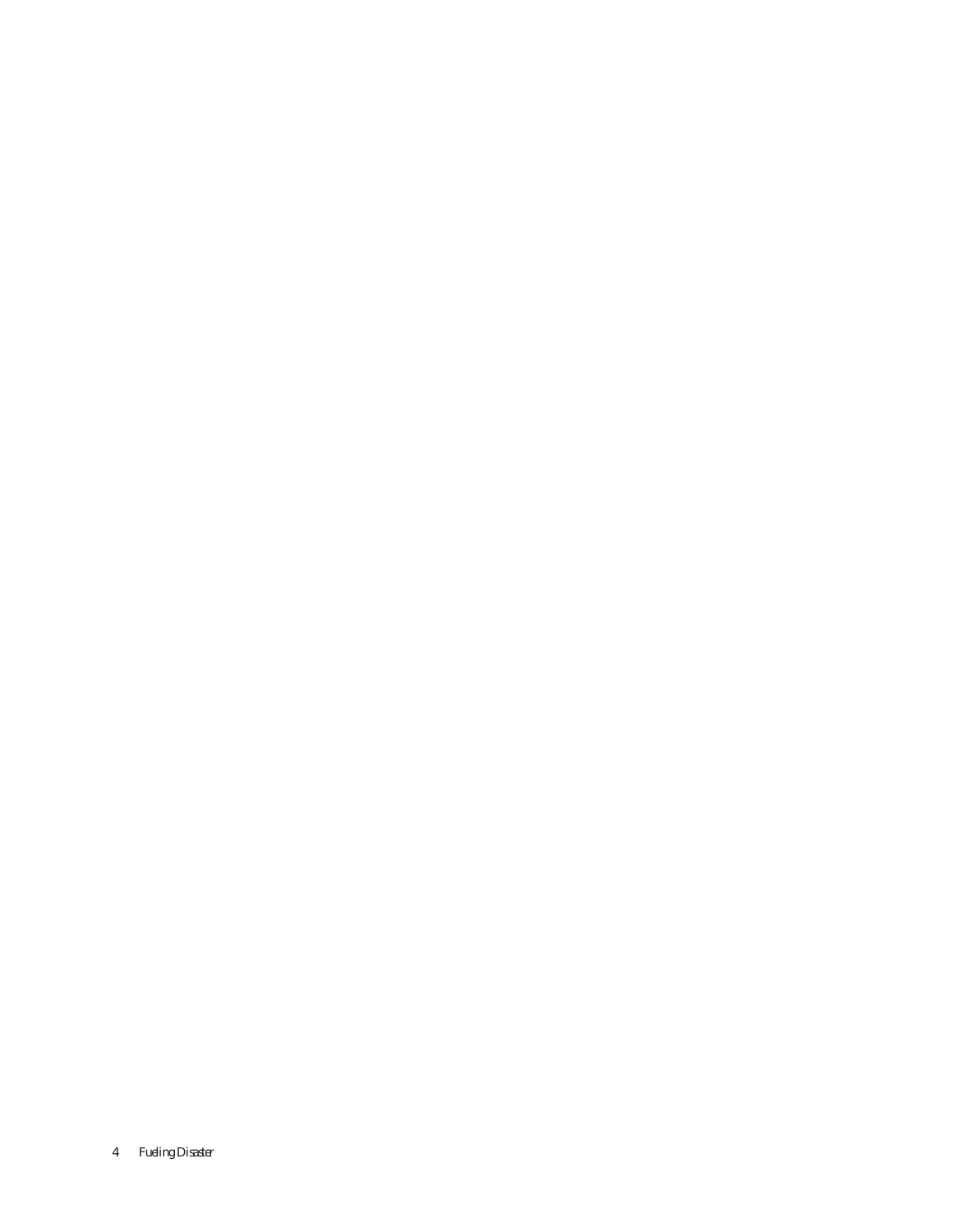*Industrial agrofuels are already exacting heavy costs on food security and rural communities around the world. The anticipated increase in agrofuel production could lead to catastrophic impacts on community food security. This report addresses these impacts and identifies actions that would buffer communities from increased hunger, poverty, and environmental degradation.*

# INTRODUCTION

Faced with dwindling fuel reserves and the intensifying impacts of climate change, the interdependency of our food and energy systems is more apparent than ever. Our global food system relies heavily on fossil fuels and is a major producer of greenhouse gases. At the same time, agriculture is proving to be increasingly vulnerable to the erratic conditions brought about by global climate change. On a global scale, people are realizing that energy has become an agricultural issue.

Our society's hopes for the future of our food and energy systems rest on the notion that we can produce renewable fuels. Yet a global debate has erupted over the best sources of renewable energy. While "biofuel" proponents speak of meeting future energy needs while raising farm incomes and renewing rural economies in the U.S. and internationally, $<sup>1</sup>$  others</sup> see ominous warning signs. Increasingly, global attention is being paid to the fact that "green" energy sources, when produced in an industrial model, may create more harm than good. Critics quite properly warn that what we are actually getting are "agrofuels," produced in industrial systems that are as extractive as the fuel refining process itself.

As the community food security movement in the U.S. grapples with these issues, it has an important role to play in supporting holistic, sustainable, and community-based solutions to our global food, energy, and climate crises. In doing so, it must confront the global agrofuel trend that is undermining the goals of the community food security movement and exacerbating the very problems the movement strives to address.

This report addresses the agrofuels debate from a fresh perspective: that of communities who are trying to feed themselves. Viewed from the vantage point of community food security, our analysis raises critical questions about agrofuel production in an industrial model. This report is addressed to the many constituencies within the community food security movement, including anti-hunger advocates con-

# **Why Call Them Agrofuels?**

*Agrofuels* are liquid fuels from biomass grown on a large industrial agriculture scale. Agrofuels are currently produced from plants such as corn, oil palm, soy, sugar cane, sugar beet, rapeseed, canola, jatropha, rice, and wheat, as well as animal fat. They can also include trees that are grown on a large scale on plantations.1

*Biofuel* is a problematic term because it makes no distinction of scale or production model. It is being used by industry as an umbrella term to falsely present all fuels derived from biomass as sustainable and "green."

This report argues that it is critical to make a distinction between large-scale, industrial production of fuel from biomass versus fuel grown and harvested sustainably on a small scale for the benefit of local communities. Use of the term *agrofuels* allows for this distinction.

1 Language adapted from "Moratorium on U.S. Incentives for Agrofuels, U.S. Agroenergy Monocultures and Global Trade of Agrofuels," December 2007.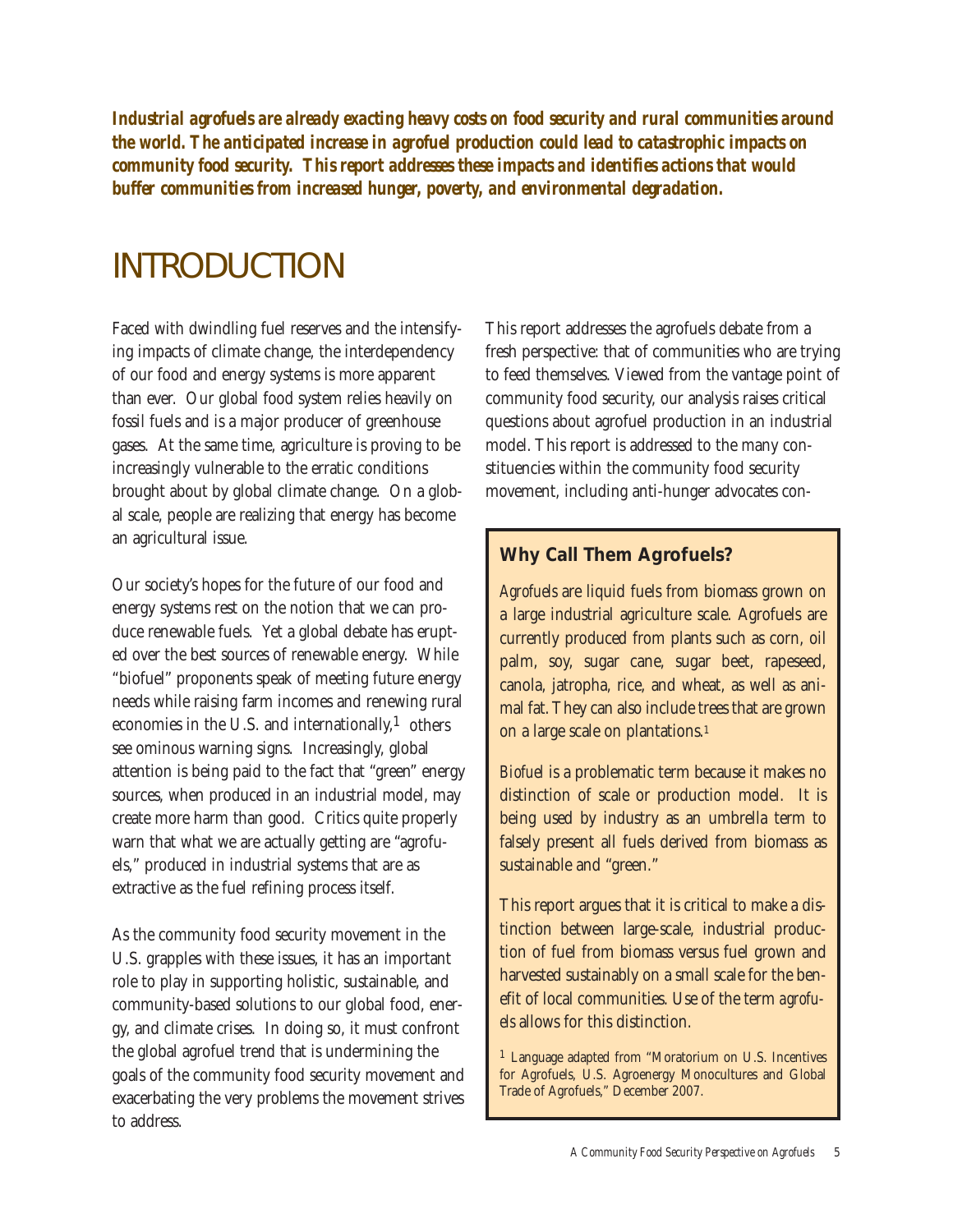cerned by rising food prices and dwindling food supplies; family farmers threatened by increased corporate control; and food system activists, conservationists, and others working in the areas of health, environment, and justice.

# **A Community Food Security Approach**

The overarching goal of the community food security movement is for *"all community residents to obtain a safe, culturally acceptable, nutritionally adequate diet through a sustainable food system that maximizes community self-reliance and social justice."* 2 Inherent in this goal is respect for basic rights, including the universal right to food; the rights of farmers and agricultural workers to fair wages and safe working conditions; and communities' rights of self-determination and political voice in shaping their food and agriculture systems. Community food security also prioritizes use of productive land to meet communities' food needs through diversified, sustainable agriculture based on ecological principles.

The community food security movement is a response to the predominant corporate-driven food system. This system is based on an industrial model of agriculture that depletes the Earth while extracting wealth from communities and fostering hunger and poverty. This report argues that the trend towards massive expansion of agrofuel production is the latest step in a progression towards industrialization and corporate consolidation of the world's land, food, and water resources. Agrofuel production causes the same environmental, health, and labor problems as the industrial-scale production of other agricultural commodities grown for food or food inputs (e.g., corn). The trend toward agrofuels, however, is particularly alarming because of the rapid rate at which farmland, forests, and other productive land are being converted into fuel-crop monocultures, depleting precious resources such as water and topsoil in the process. Equally troubling are the new alliances being formed between agribusiness and energy conglomerates that are actively working against the goals of the community food security movement.

This report is not an argument against the use of biomass for fuel, which has long played a role in meeting society's energy needs (e.g., growing fodder for draft animals or burning dung and wood for heat). Our main goal is to identify and denounce the current threats to community food security from industrial-scale agrofuels. From case studies, testimonials from farmer and indigenous movements, and recent reports from international and U.S. agencies, there is clear evidence that agrofuel production is already exacting a heavy toll on community food security.

The report presents evidence of the impacts of agrofuels in the following areas: **Food Security and the Right to Food**, **Agricultural Workers' Rights, Community Economic Development** and the **Environment**. Attention is given to the impacts of agrofuels in both rich and poor countries, while emphasizing those communities in poor countries that are the most severely affected. While we primarily focus on the impacts of agrofuels in the Americas, the issues we analyze are part of a global trend.

The report concludes that when agriculture is used to fulfill fuel needs, it should be done from a community food security framework that includes diverse, sustainable, community-based farming and puts communities' food needs first. Increasingly, the community food security movement is pointing to *food sovereignty*, the right of people to determine their own food and agricultural policies, as offering a clear step forward in the food versus fuel debate.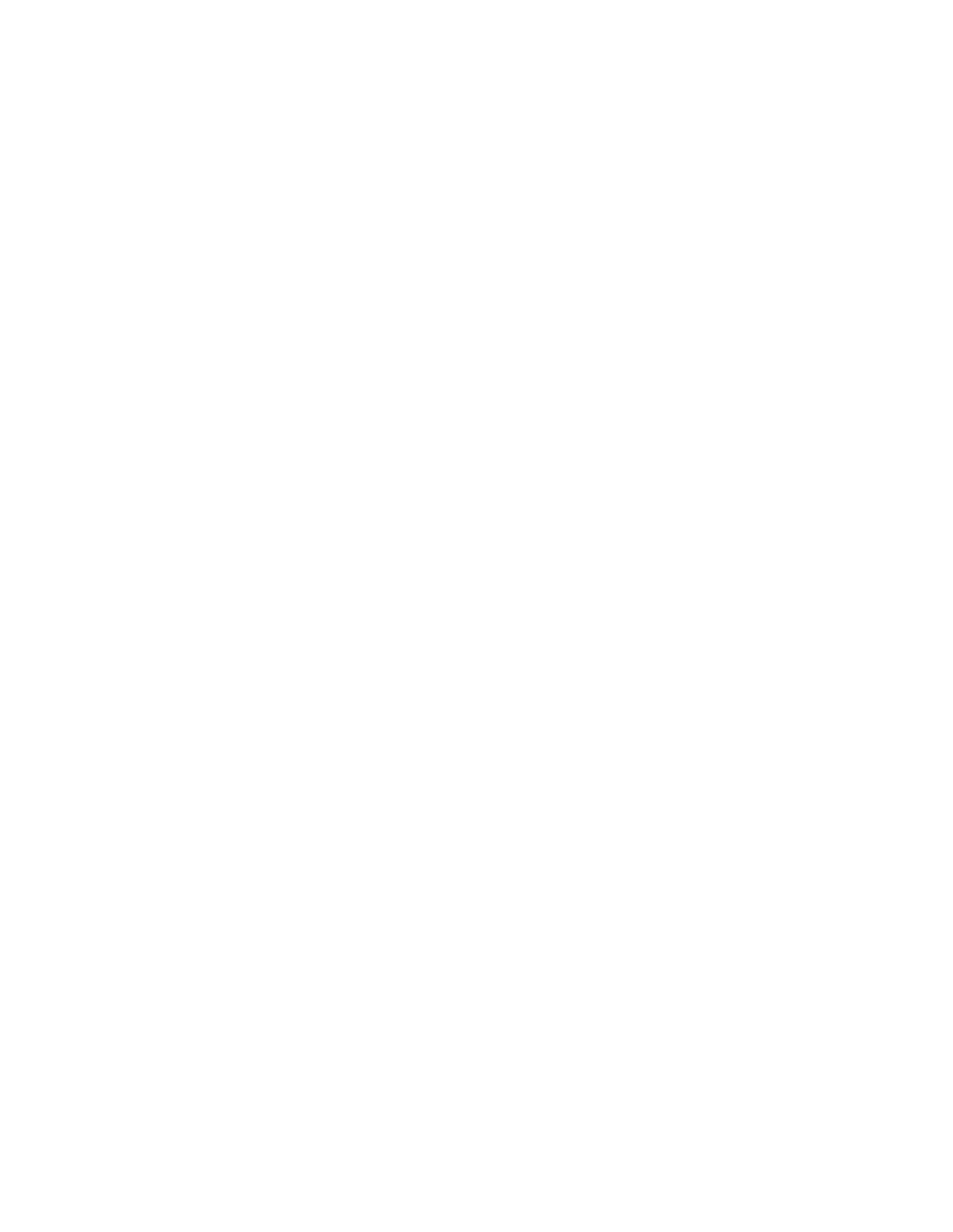# ANALYSIS

# THREATS TO FOOD SECURITY AND THE RIGHT TO FOOD

### **The Right to Food**

A fundamental principle of community food security is *access to safe, nutritious, and culturally appropriate food for all people at all times*. Similarly, the International Convention on Economic, Social and Cultural Rights (Article 11) codifies the right to food and governments' obligation to uphold it.15 The right to food means having regular, permanent, and unrestricted access to food, through the means to produce or to purchase food that is quantitatively and qualitatively adequate. The right to food is already denied to the twenty percent of the world's population who are food insecure.16 Expansion of agrofuel production will only increase this number and further challenge the values of community food security.

The United Nations Special Rapporteur on the Right to Food, Jean Ziegler, recently expressed great concern to the Human Rights Council that agrofuels are contributing to hunger.17 Ziegler states, "The sudden, ill-conceived, rush to convert food - such as maize, wheat, sugar, and palm oil - into fuels is a recipe for disaster. There are serious risks of creating a battle between food and fuel that will leave the poor and hungry in developing countries at the mercy of rapidly rising prices for food, land and water. If agro-industrial methods are pursued to turn food into fuel, then there are risks that unemployment and violations of the right to food may result…"18 Fuel crops use resources - land, water, credit, labor - that could otherwise be dedicated to food production, and cases of violations of the right to food as a result of agrofuel production are already surfacing. Zeigler notes that in Brazil, the aggressive

production of ethanol is inhibiting the potential of six million landless people to obtain land and produce food for their families. Similarly, in Africa, "it is becoming clear that whenever agrofuels are on the agenda, the pressure on farmers to leave their land intensifies."19 The agrofuel industry is even prospecting countries facing famine, such as Ethiopia, where vast tracks of land are now being granted to foreign companies to produce energy for export to Europe.20

### **A Broken System**

In the last century, agricultural industrialization and supportive trade and agriculture policies, including the U.S. Farm Bill, have moved in the opposite direction from community-based food systems and the reality of food for all. The dominant agricultural model relies on the market to set prices for commodity foods and, ostensibly, to keep those prices low enough to "feed the world." Yet the continuing prevalence of hunger worldwide clearly shows that the market approach hasn't succeeded in feeding the world, let alone in providing adequate income to sustain family farmers and rural livelihoods.

It is clear that the industrialization of agrofuels is an extension of a failed market approach to agriculture that has and will result in corporate concentration, unstable prices for farmers, and more hunger. Under the current system, agrofuels have become one more end product, like meat or processed foods, competing for the global supply of raw commodities. Increased competition for corn as the raw material for corn-based ethanol, for example, has already resulted in higher corn prices which, combined with high oil prices, has contributed to recent increases in food prices.21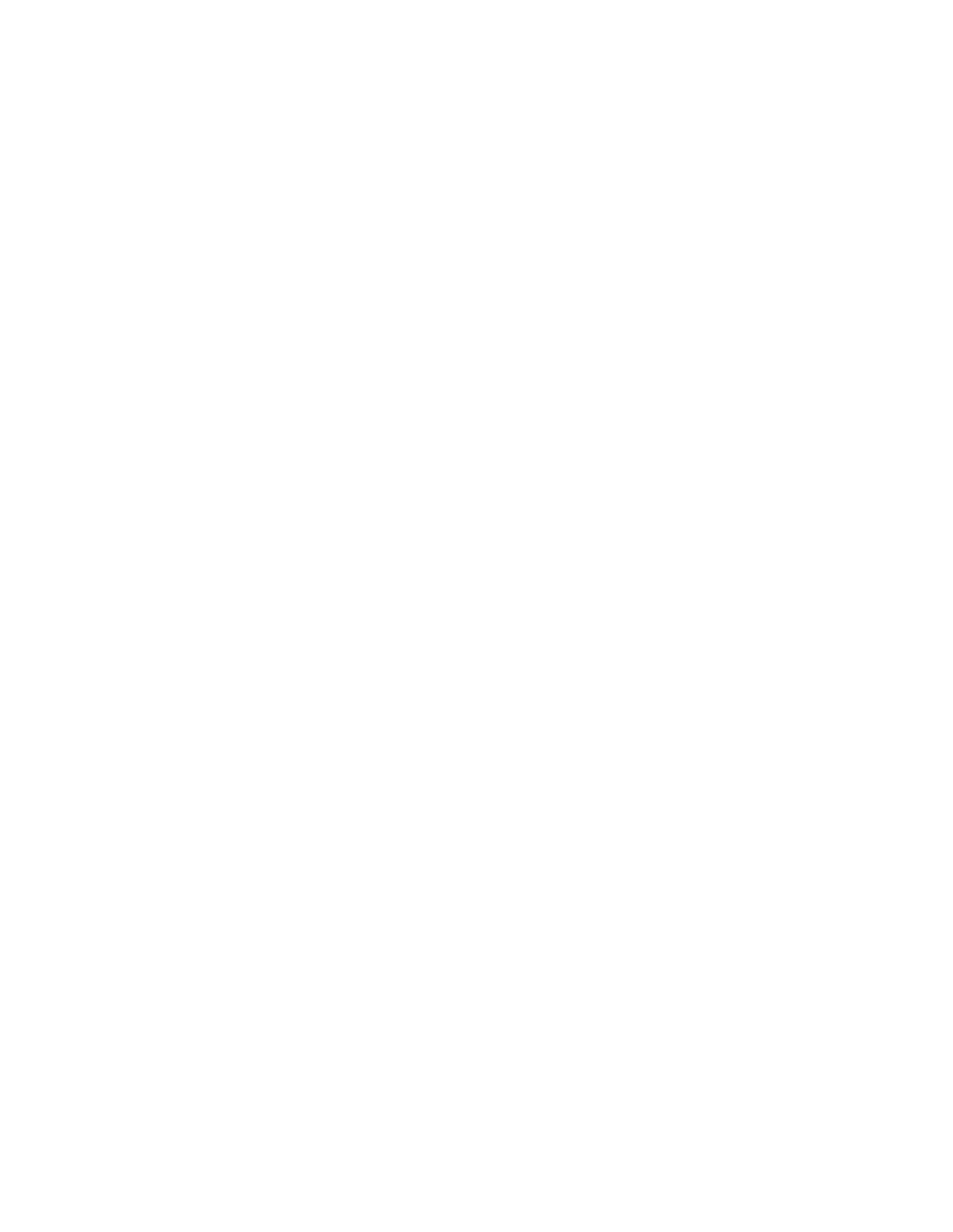The tortilla price crisis was particularly alarming because Mexico's capacity for domestic food production has been eroded by the passage of NAFTA, leaving local communities even more food insecure. Throughout the world, development of agrofuel markets exacerbates the erosion of local food production by shifting food supplies and agricultural resources to energy production for the global market. In South Africa, where corn is a critical staple food for the poor, its availability has plummeted and prices have increased because of the country's ethanol push.33 In Argentina, the agrofuel boom is further driving the production of soy, accelerating the rate at which staple food crops are being replaced with agroindustrial commodities.34 In Indonesia, the very communities who are producing palm oil for the global agrofuel market cannot afford the same palm oil for their basic cooking needs.35

Not only does increased competition for commodities decrease food access for the poor, increased competition coupled with the lack of food reserves make it harder to respond to emergencies such as wars and droughts that require food aid. UN agencies, U.S. government agencies, and prominent charitable food programs36 have all recently testified to the dramatic increases in food prices as well as shipping costs, with drastic consequences for the amount of food aid available to the hungry of the world.

# **Second Generation Agrofuels as the Answer?**

Agrofuel proponents often claim that any food security threats posed by agrofuels today will be mitigated by the development of "second generation" agrofuels derived from fast-growing trees and grasses in the future. These second generation agrofuels will not undermine food security, they argue, because they will be derived from non-food crops and can be planted on marginal land so as not to compete with food crops for more productive land. What they fail to mention, however, is that these crops, even if they

are not food crops per se, will continue to compete for the very same resources as food crops (e.g., water, nutrients, and even land). According to Eric Holt-Giménez of Food First, "The issue of which crops are converted to fuel is irrelevant. Wild plants cultivated as fuel crops won't have a smaller 'environmental footprint.' They will rapidly migrate from hedgerows and woodlots onto arable lands to be intensively cultivated like any other industrial crop, with all the associated environmental externalities."37 The bottom line is that any industrial agricultural production - whether corn or switchgrass - that attempts to produce large quantities of agrofuel stock for the global marketplace will compromise the resources available for food production.

# **AGRICULTURAL** WORKERS RIGHTS

Fundamental principles of community food security are *fair wages, decent working conditions, and sustainable livelihoods for farmers and food system workers alike.* Human rights violations are prevalent in industrial agricultural fields today. As we have seen, the growth of agrofuel production and development will only perpetuate a system that already disregards workers' rights. The cost to human lives and dignity as a result of these human rights violations remains mostly invisible, because the effects are predominantly felt by marginalized people in developing countries.

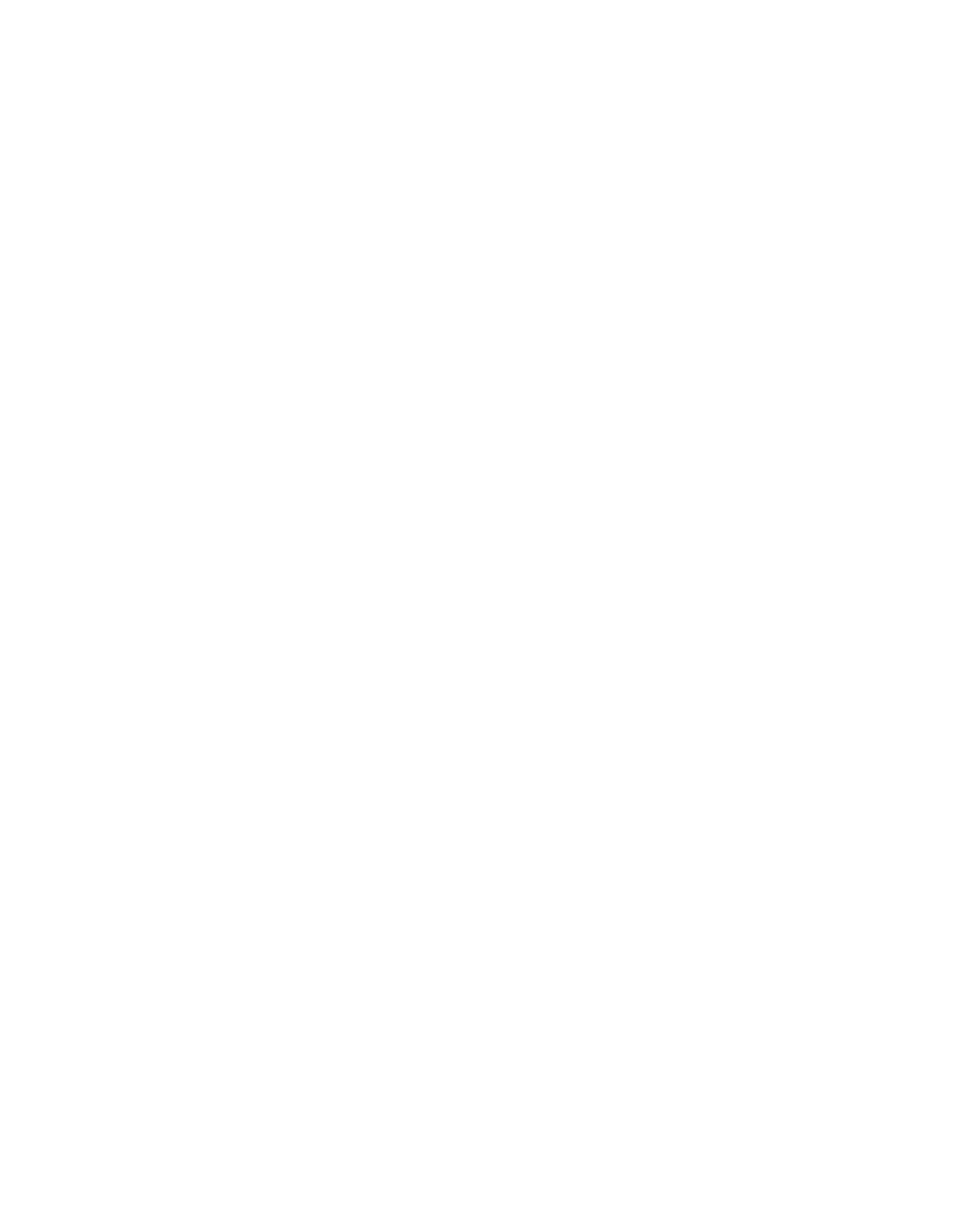# COMMUNITY ECONOMIC DEVELOPMENT

A critical component of community food security is *"a sustainable food system that maximizes community self-reliance and social justice."* This means a food system that is *adapted to local ecology and culture; is responsive to diverse community needs; and fosters equitable access to healthy, culturally appropriate food.* These principles are currently being violated by an extractive food and fuel economy in which wealth and resources are drained from communities to serve corporate interests. Agrofuels are often presented as a way of rescuing an industrial agriculture-based economy that is deeply broken. Yet the commodity markets themselves are broken. Simply selling more grains will not reverse these failures, nor will it bring lasting prosperity to rural communities in the U.S. or abroad.



orrina Steward Corrina Steward

### **Rural Community Survival**

Commodity markets are exceptionally efficient at extracting wealth from rural areas. In the U.S., farmers have doubled productivity since 1969, while net farm income fell from \$40 billion to \$6 billion (in 2005 dollars).48 Federal farm subsidies help to compensate for these losses, but they do not solve the underlying problems. Faced with difficult circumstances, farmers are often encouraged to take on

more debt than local credit sources can sustain. When farmers pay interest on these loans, they ship far more dollars out of the community than subsidies can replace.49 Although some farms may prosper, the region as a whole is weakened. As a result, rural communities find themselves depleted by commodity markets. Already, ethanol factories have started to close, ironically squeezed by rising prices of corn and fossil fuel on one side and the lack of distribution infrastructure on the other.<sup>50</sup>

The situation is similar internationally. Agrofuel production offers little benefit or foundation for rural economies and communities. Brazil is one of the best case studies for understanding what happens when industrial agriculture becomes the basis for a rural economy. Decades of large-scale agricultural production have led to increasing concentration of land ownership in a few hands and massive exodus of small farmers. The expansion of agrofuel production is causing even more dramatic disappearances - not only of farmers, but of entire rural villages and communities. In the Amazon, soy plantations are buying out whole communities.<sup>51</sup> In northeast and southern Brazil, expansion of sugarcane plantations is plowing through rural areas, leaving no sign of the pre-existing communities except for community members that end up working on the plantations.<sup>52</sup> In Colombia, the government has given away large tracts of indigenous Afro-Colombian peasants' land to paramilitary group for the production of palm oil.53 Such exploitive practices, of course, are not new. The point is that increased industrial agrofuel production only exacerbates them, in the absence of democratic channels for local resource planning.

Agrofuels further skew the balance of agricultural development towards large producers who do not feed the local community. Local transactions that could cycle resources and wealth within rural locales are not favored by existing economic infrastructure including tax policies, lending, and distribution channels. In Brazil, programs that encourage family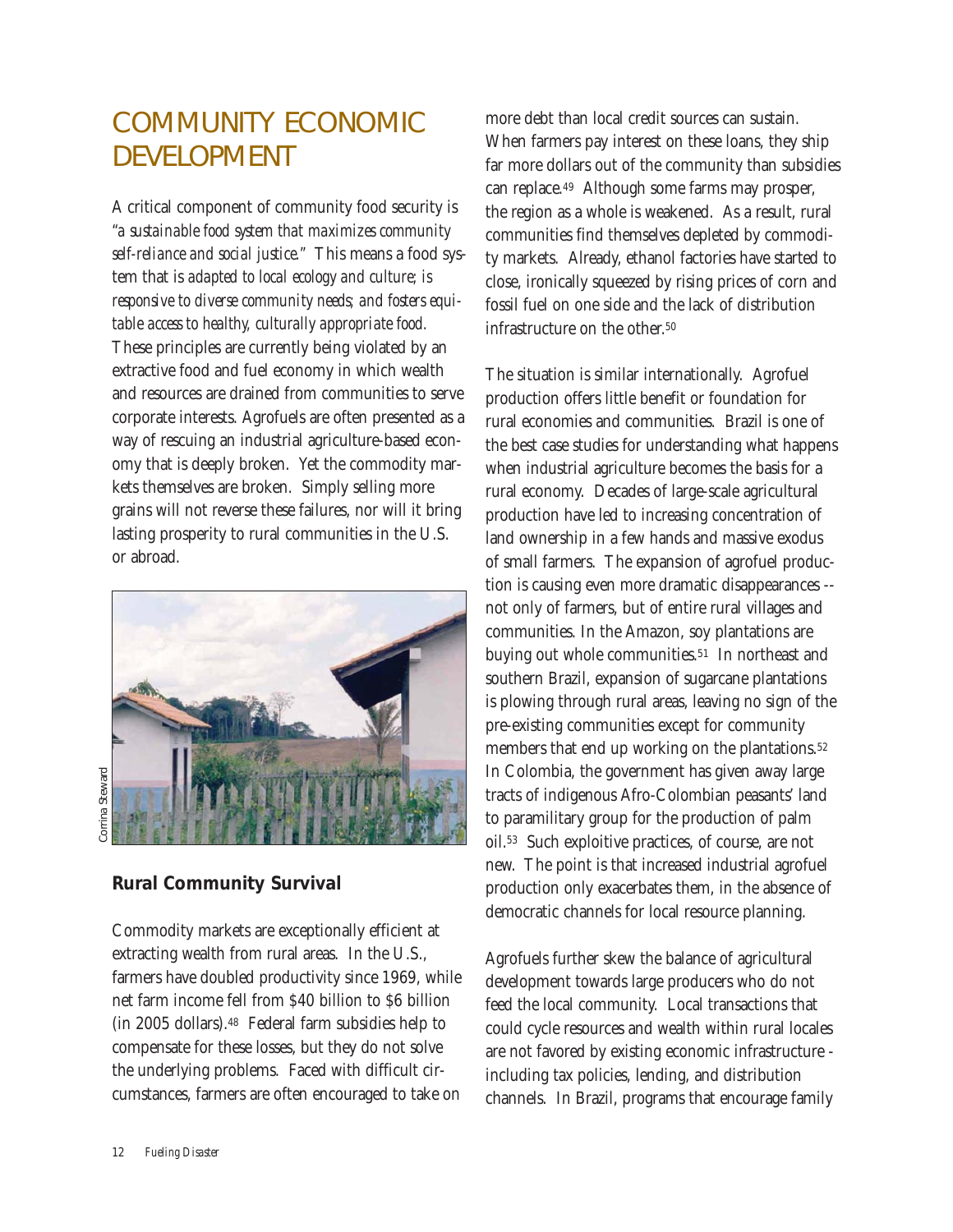farmers to grow agrofuel crops have been touted as an example for the U.S. to follow. Evidence shows, however, that family farmers in Brazil would rather have government support for growing food.<sup>54</sup>

Some agrofuel proponents state that agrofuels could spell a real win for developing countries if they result in less "dumping" of agricultural commodities into local markets, as corn and soybeans are diverted for fuel production.55 The fact is that much more would be needed to renew rural economies devastated from years of exploitative agricultural policies, and agrofuels only make a bad situation worse. National agricultural markets in Mexico, for example, are so decimated from years of dumping under the North American Free Trade Agreement, that becoming food self-reliant would require investment in agricultural development for food production and a reversal of trade policies. This is a very unlikely scenario, particularly when agricultural investment dollars are instead growing for agrofuel production and decreasing for food production. The real issues are the extractive economic model and continued fluctuation of commodity prices, both of which will only continue under the new agrofuel markets, 56 that prevent family farmers around the world from having secure livelihoods.

# **Agrofuel Industry and Corporate Concentration**

Industrial agrofuel development takes communities off the path toward self-reliance by placing decisionmaking power in the hands of those outside the community. Governments and corporations are investing billions of dollars in agrofuel production, and food and energy companies are forming new partnerships. According to Miguel Altieri, University of California at Berkeley professor, these new food and fuel alliances are in a position to decide the future of the world's agricultural landscapes. Altieri explains that the agrofuel boom consolidates corporations' control over our food and fuel

systems and allows them to decide what will be grown, the modes of production, and the global supply of food and agrofuel. Corporations' concern will not be for the communities invisible to the market, and the result will be more rural poverty, environmental destruction, and hunger.57



The ultimate beneficiaries of the agrofuel revolution will not be rural communities, small farmers, or consumers, they will be major grain merchants including Cargill, ADM and Bunge; petroleum companies like BP, Shell, and Chevron; and biotech corporations such as Monsanto, DuPont, and Syngenta. We see the move towards corporate consolidation already with processing facilities. While 34% of U.S. ethanol plants are currently owned by farmer associations, 88% of newer facilities are owned by large corporations.58 Clearly, small farmers are not the main beneficiaries of the agrofuels trend, as the agrofuels industry would have us believe. Instead, the very same megacorporations that the community food security movement has long been up against are now behind this agrofuel push - and new, powerful alliances are forming across industry sectors to promote the agrofuel agenda.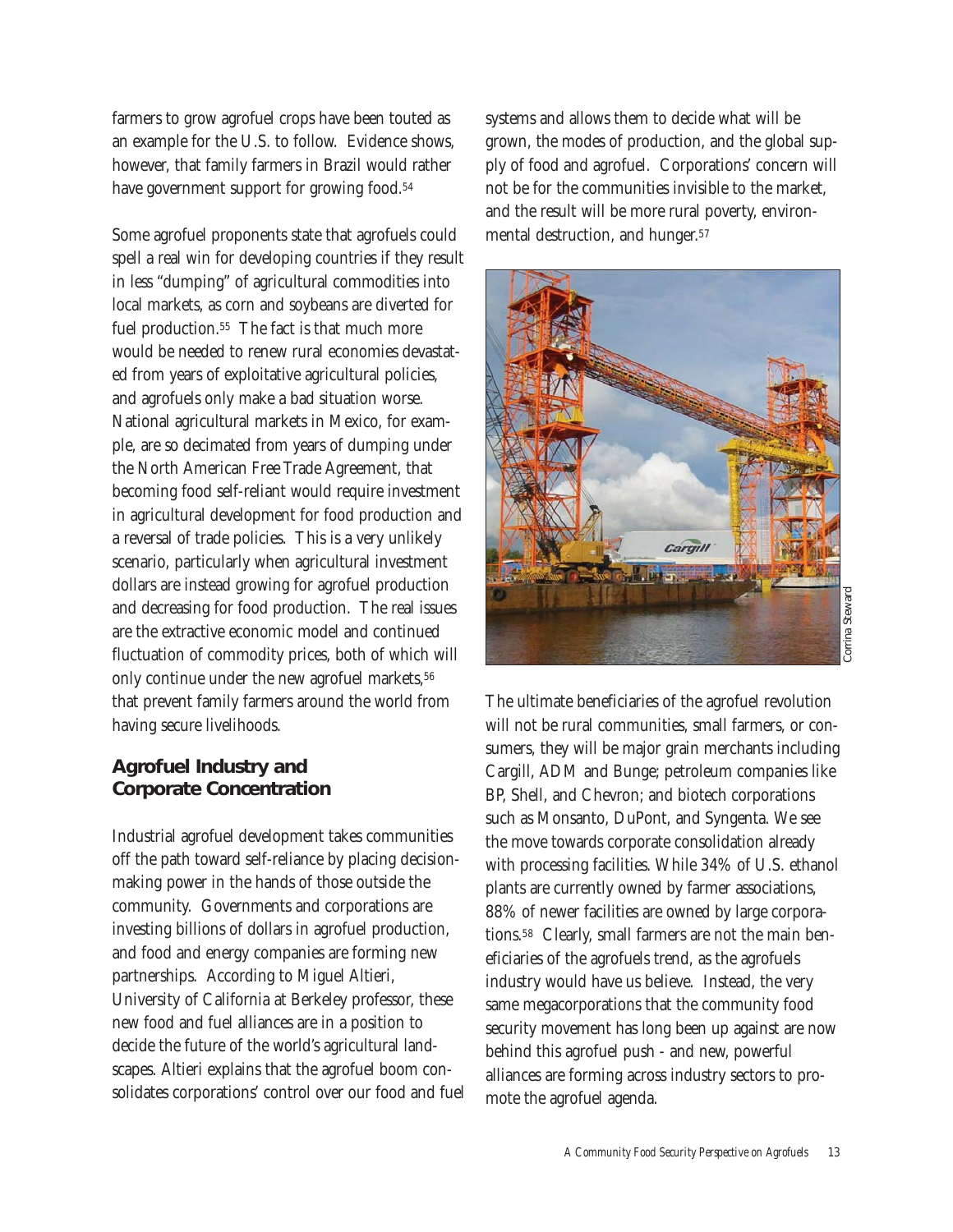# ENVIRONMENT: THE EROSION OF RESOURCES FOR COMMUNITY FOOD **SECURITY**

The community food security movement is *dedicated to good food, clean water, fertile soil, healthful crops and sustainable agricultural practices.* These values can only be realized through *a food system based on diverse, agroecological, community-based family farming and small-scale agriculture.*

Agrofuels are promoted as environmentally-friendly "green" technology. But while there is proven technology to convert biomass to energy, there are major challenges to implementing such technology in a way that conserves resources and has a positive environmental impact. The industrial agrofuel model is not meeting those challenges.



An analysis of Brazil's expanded ethanol program demonstrates that continuing Brazil's program will create a social and ecological disaster.59 Agrofuel production simply expands the number of hectares in large-scale industrial agriculture production, and leaves intact the underlying social problems of landlessness, hunger, and joblessness. Industrial agriculture increases chemical inputs, soil erosion, water use, and pollution. Ultimately, more acreage in industrial agrofuel production will lead to greater environmental degradation - further contributing to social problems and poverty.

# **Impacts on Community Food Resources**

Water depletion, soil erosion, contamination by genetic modification, and pollution are just some of the specific ecological crises that will be exacerbated by agrofuel production.

Forty percent of the world's population currently experiences water shortages. Aquifer depletion, drought, and dry riverbeds are challenges many communities already face, while water needs continue to grow worldwide. Growing crops for fuel and agrofuel processing will cause an even greater strain on water resources. The International Water Management Institute analyzed the impact of agrofuels on water availability and found that in India and China, the increasing production of sugarcane and corn for ethanol is resulting in water transfers from water-abundant to water-scarce areas. The study concludes, "These [water transfer] projects are controversial because of their costs, environmental impacts, and number of displaced people by big dams. Unless other less water-intensive alternatives are considered, biofuels are not environmentally sustainable."60

Using biomass as a fuel source - which can mean removing whole-plant top growth from fields - has the potential to quickly deplete soil productivity if not replaced by other organic matter. When high prices cause more acres to be planted with yearround monocultures instead of healthy crop rotations, agrofuel production will prove damaging to long-term soil productivity. According to the Ontario Ministry of Agriculture, "Organic matter is key to soil productivity. If we allow it to be depleted, there might be a short-term financial gain, but we'll be faced with compaction, poor soil structure and many other long-term soil quality issues."61

Increased agrofuel production will further threaten food supply through expansion of so-called "green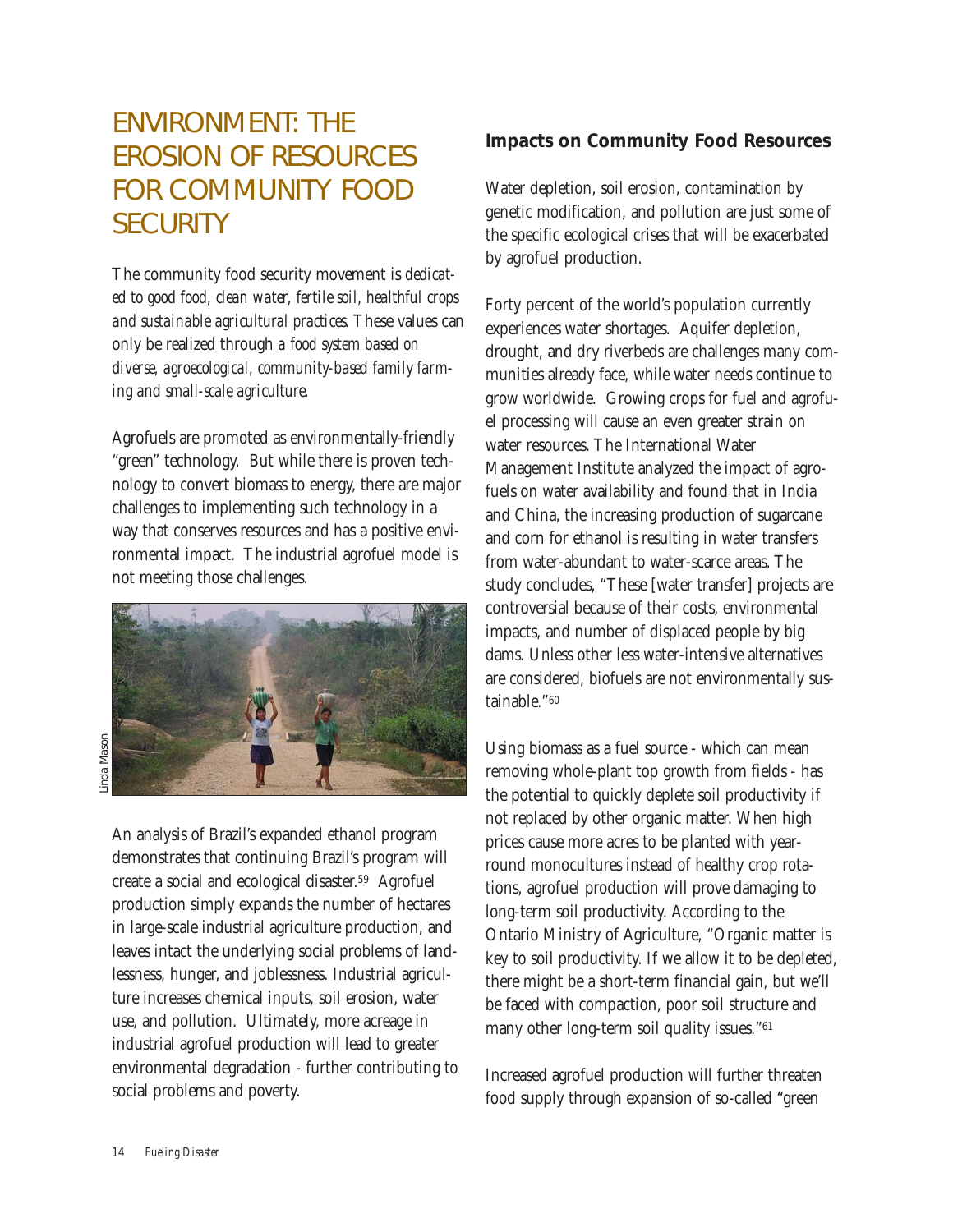deserts" - huge swaths of land planted with a single crop: one which is usually a sterile hybrid, and often genetically modified. In the last century, 75% of the world's crop diversity has been lost, primarily due to large-scale production of a handful of crops.62 Further land conversion to production of agrofuel monocultures accelerates the loss of genetic diversity in our food stocks. Crop diversity, especially in-situ, is important for buffering the impacts of the crop diseases, pests, and climate change on local and global food supplies.

There are already grave concerns over the safety of genetically modified (GM) food crops. The agrofuel boom is a major opportunity for the biotech industry to further expand its reach over the agricultural sector, and biotech companies are in the midst of developing and patenting a host of new GM agrofuel crops to complement what is already being grown in the fields. For example, Monsanto plans to sell a GM maize variety with high starch content for ethanol production and a GM sugarcane variety resistant to its RoundUp Ready pesticide.63 Biotech companies are also pushing to lift a ban on genetic seed sterilization, more commonly known as Terminator Technology, in the name of "containment" of GM crops to prevent genetic contamination. Furthermore, the promise of cellulose-based "second generation" agrofuels is being built around the "promise" of genetically-modified microbes and synthetic biology, since current conversion processes are not efficient enough to be commercially viable.64,65

### **Environmental Justice**

The health of all humans is tied inextricably to the health of the environment, but low-income communities are often most vulnerable to repercussions of environmental degradation. For reasons that mirror the controversial situating of sewage treatment plants or oil refineries in low-income communities, the agrofuel industry has now come under scrutiny for

environmental justice concerns. Both existing and new ethanol refineries are predominantly located in low-income communities.<sup>66</sup> Ethanol plants are in the top 20% of the worst U.S. facilities for emissions of recognized carcinogens. The refining process releases carbon monoxide, sulfur dioxide, particulate matter, fine particulate matter, volatile organic compounds, and nitrogen oxide. The resulting smog causes respiratory damage, asthma, and cancer.67,68 As new findings are just beginning to emerge in this area, new plants and several existing ones are already meeting increased resistance by those citizens fighting for environmental justice.69

# **Food Security vs. Climate Change?**

Climate change is a serious community food security concern. Real solutions will be required to alleviate the predicted impacts on food production, especially in vulnerable regions of the global South. Agrofuels are promoted as part of the solution to mitigate climate change. However, there is still a great deal of debate over the net energy balance of agrofuels some studies have found that agrofuels (particularly corn ethanol) have a net energy loss due to inputs and processing,70 while others have showed an energy gain.71 Even in the latter studies, however, net energy gain is minimal, demonstrating that agrofuels are not going to eliminate our reliance on carbonburning fossil fuels any time soon.

Industrial agrofuel production requires major agricultural inputs including energy-intensive fertilizer and pesticides.72 Planting and harvesting are done by machinery powered by conventional fuels. Converting plant biomass into liquid fuel produces significant greenhouse gas emissions,<sup>73</sup> while transport to markets further raises fossil fuel use. Furthermore, as carbon-capturing forests are felled to make way for fuel crops, carbon emissions will increase, not decrease.74 Increased deforestation not only contributes to climate change, it also destroys a vital community food resource.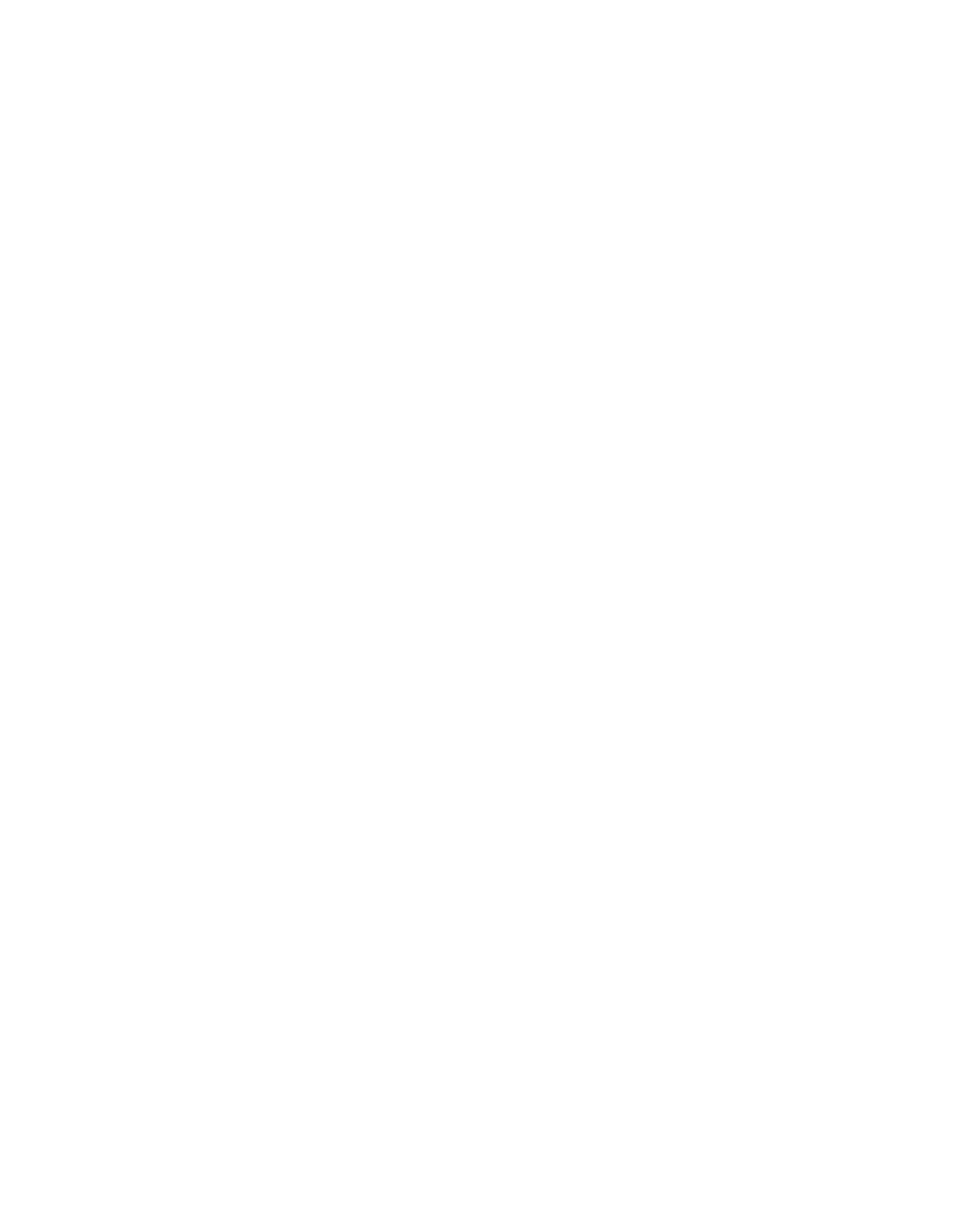include short-term changes to stave off immediate damage, and longer-term shifts in rural development and agricultural policies that work towards a community food security vision. Immediate action is needed to soften the blow of U.S. agrofuel policy on communities in the U.S. and around the world. Alliance building and organizing with global South and North networks and movements are needed to bring about future shifts in sustainable food and energy systems. Lastly, participatory and transparent dialogue is needed to bring critical issues like energy consumption into the agrofuel discussion. Below are key actions that address this range of recommendations.



Corrina Steward Corrina Steward

> What you can do to support community food security and sustainable energy:

- Sign your group/organization on to the moratorium on global agrofuels trade. For more information and to sign on, contact the Rainforest Action Network: *www.ran.org*.
- Tell Congress that you do not support policies (e.g., subsidies, targets, and other measures) that increase the production of industrial agrofuels.
- Tell Congress that you want real market reforms for family farmers, including support for fair prices for food and loosening of agribusiness' control over our food and fuel markets.
- Resist the threat to the hungry from increasing food prices and dwindling food supplies by

advocating for price stabilization and national food reserves.

- Support sustainable agricultural practices that reduce energy consumption. Promote more localized food systems to reduce food mileage.
- Join with ecojustice and family farm movements throughout the world, such as the Movement of Landless Rural Workers (MST) in Brazil and the Via Campesina global peasant network, that are fighting back against agrofuel monocultures.
- Publicize the conflict of interest when agribusiness corporations gain greater control of the fuel industry, and vice versa.
- Organize your community to resist corporate control of local food and energy resources. Join movements calling for enforcement and strengthening of anti-trust and anti-monopoly measures.
- Focus the energy debate on conservation and energy consumption rates. No alternative to fossil fuels will be able to meet current and future energy demands if we do not decrease our energy usage altogether and put a major emphasis on conservation.

A broad network of social and environmental movements is working hard to make the vision of localized, community-based food systems a reality. If we do not buffer communities from the effects of agrofuel production, their efforts will be greatly compromised. Immediate action is needed to prevent governments around the world from setting and implementing targets requiring increased production and importation of agrofuels. It is time to bring the attention of governments and the public back to the importance of true food and energy security. It is time to develop real and sustainable solutions rather than painful policies that hurt farmers, the environment and the poor and hungry.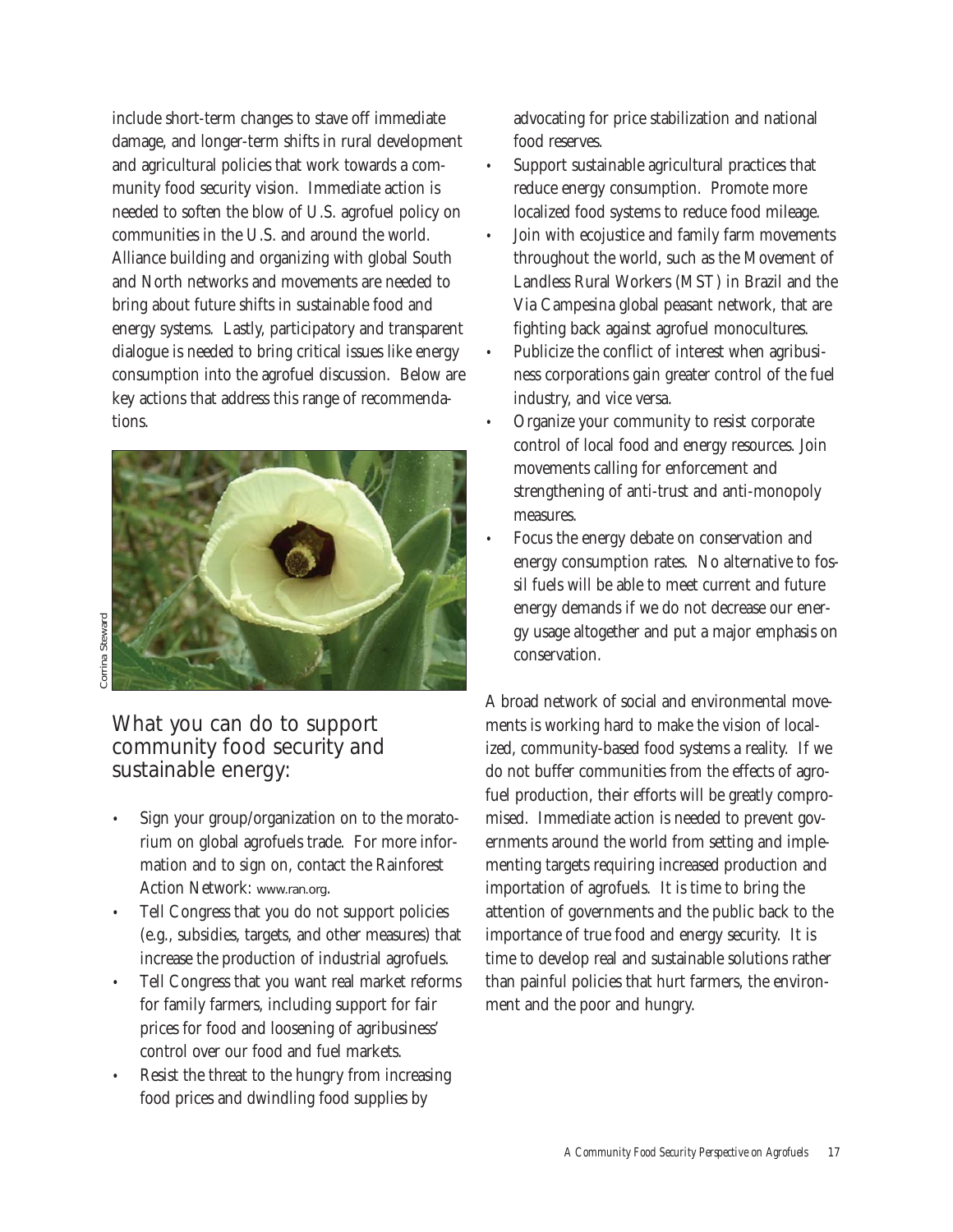# ENDNOTES

<sup>1</sup> See, for example, Mark Muller, et al., "Food Versus Fuel in the U.S." (Minneapolis, MN: Institute for Agriculture and Trade Policy, September 2007).

<sup>2</sup> Anne C. Bellows and Michael W. Hamm, "U.S.-Based Community Food Security: Influences, Practice, Debate," Journal for the Study of Food and Society 6.1 (2002): 31-44. In this piece, Bellows and Hamm provide a framework for the principles and practices of community food security, which are referenced throughout this report. This report also draws from the language of the Community Food Security Coalition, available at *www.foodsecurity.org*.

<sup>3</sup> Henry Ford's vision for the Model T was based upon the idea that ethanol would be the fuel of choice; he saw his automobiles as a source of rural income as well as urban. Moreover, ethanol was frequently used as an octane enhancement to gasoline even when gas became the paramount fuel. In the 1920s, however, tetraethyl lead was substituted, since it cost one penny less per gallon.

<sup>4</sup> Hamza Hasan, "Overview of U.S. Ethanol Market," Food First/Institute for Food & Development Policy, September 2007 *<http://www.foodfirst.org/node/1723>.*

<sup>5</sup> Ronald Steenblik, "Biofuels - At What Cost? Government support for ethanol and biodiesel in selected OECD countries" (Geneva, Switzerland: Global Subsidies Initiative of the International Institute for Sustainable Development. September 2007).

<sup>6</sup> This is an estimate of combined state and federal subsidies. D. Koplow, "Biofuels - At What Cost? Government support for ethanol and biodiesel in the United States" (Geneva, Switzerland: Global Subsidies Initiative of the International Institute for Sustainable Development. October 2006).

7 The White House, *Twenty in Ten: Strengthening America's Energy Security* (Washington: GPO, October 2007) *<http://www.whitehouse.gov/stateoftheunion/2007/initiatives/energy.html>*.

8 Sholnn Freeman, "House Passes Bill to Support Renewable Energy," Washington Post, 05 August 2007: A09. 9 Steenblik.

10 Soyatech, "Ethanol Facts," September 2007 *<http://www.soyatech.com/ethanol\_facts.htm>*.

11 According to a letter by environmental, agricultural and international development organizations to House of Representatives Speaker Nancy Pelosi, conversion of over thirty percent of current U.S. corn production would be required to meet the 15 billion gallons of corn ethanol that is slated to contribute to the fifteen percent agrofuel consumption goal. The Borneo Project, et al., Letter to Speaker Pelosi, October 9, 2007, 04 December, 2007<br><http://www.foe.org/biofuel/RFS Letter Pelosi%20FINAL%2010oct07.pdf>.

<sup>12</sup> Ben Lilliston, "CAFTA's Impact on U.S. Ethanol Market" (Minneapolis, MN: Institute for Agriculture and Trade Policy, June 2005).

13 The White House, "President Bush and President Lula of Brazil Discuss Biofuel Technology," March 2007, September 2007 *<http://www.whitehouse.gov/news/releases/2007/03/20070309-4.html>*.

14 Laura Carlsen, "The Agrofuels Trap," Americas Program, 11 September 2007, October 2007 *<http://americas.irconline.org/am/4535>*.

15 Office of the High Commissioner for Human Rights, *International Covenant on Economic, Social and Cultural Rights*. Adopted and opened for signature, ratification and accession by General Assembly. Resolution 2200A (XXI) of 16 December 1966, 06 December 2007 *<http://www.unhchr.ch/html/menu3/b/a\_cescr.htm>*.

16 Food and Agriculture Organization of the United Nations, *State of Food Insecurity in the World 2006* (Rome: UN FAO, 2006), 06 December 2007 *<http://www.fao.org/docrep/009/a0750e/a0750e00.htm>*.

17 "Council Discusses Report on Democratic Republic of Congo, Reviews Mandates on Right to Food, Rights of Indigenous People," United Nations, 26 September 2007, 06 December 2007<br>http://www.unhchr.ch/huricane/huricane.nsf/view01/04DF09111A33746AC12573620052477C?opendocument.>.

<sup>18</sup> Jean Ziegler, "Report of the Special Rapporteur on the right to food." United Nations General Assembly, Sixty-Second Session. August 22, 2007.

19 Grain, "The New Scramble for Africa," *Seedling* July 2007: 42.

20 Grain, 43

21 Richard Doornbosch and Ronald Steenblik, Round Table on Sustainable Development "Biofuels: Is the Curse Worse than the Disease?" (Rome: Office of the General Secretariat, OECD, 2007), 06 December 2007 *<http://www.rsc.org/images/biofuels\_tcm18-99586.pdf>*.

22 George Naylor, "Farm Bill Ignores Dire Need for a Grain Reserve," *Minuteman Media*, 10 October 2007, 06

December 2007 *<http://www.minutemanmedia.org/NAYLOR%20101007.htm>*. 23 Lisa Hamilton, "Ethanol Booms, Farmers Bust," *AlterNet*, 25 May 2007, 06 December 2007

*<http://www.alternet.org/environment/52073/>*.

24 Paul C. Westcott, "Ethanol Expansion in the United States," *ERS Outlook*, FDS-07D-01 2007.

25 Naylor.

26 "Council Discusses Report on Democratic Republic of Congo, Reviews Mandates on Right to Food, Rights of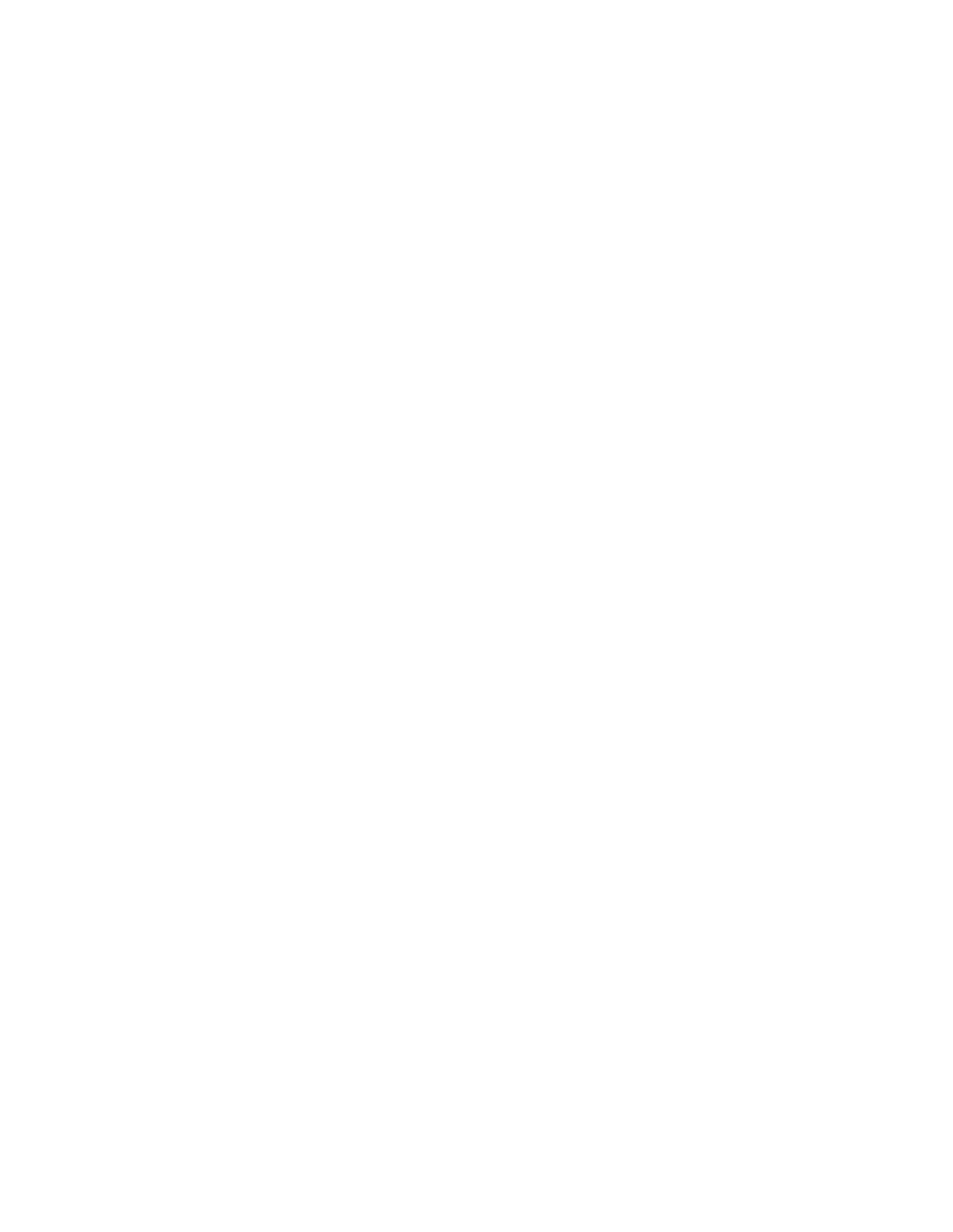<sup>60</sup> Charlotte de Fraiture, et al. "Biofuels and Implications for Agricultural Water Use: Blue impacts on green energy." (Colombo, Sri Lanka: International Water Management Institute. 2007) 06 December 2007<br>
<http://www.iwmi.cqiar.org/EWMA/files/papers/Biofuels%20-%20Charlotte.pdf>.

<sup>61</sup> Tom Button, "Cheap biofuel feedstocks take a toll on soil health," *The New Farm*, 13 September 2007, 06 December 2007 *<http://www.newfarm.org/features/2007/0907/biofuels/button.shtml>* (first appeared in *www.agcanada.com*).

<sup>62</sup> C. Picone and D. Van Tassel, "Agriculture and Biodiversity Loss: Industrial Agriculture," Niles Eldredge (Ed.), *Life on Earth: An Encyclopedia of Biodiversity, Ecology, and Evolution* (2002): 99-105, September 2007 *<www.landinstitute.org>*. <sup>63</sup> Steve Suppan,"Patents Taken for Granted in Plans for a Global Biofuels Market," Institute for Agriculture and Trade Policy, October 2007.

<sup>64</sup> Ibid.

<sup>65</sup> Eric Holt-Giménez, et al., "The Agrofuels Boom: The answer to global warming, energy independence, and rural poverty?," Food First/Institute for Food and Development Policy, Draft, 2007.

<sup>66</sup> See *www.energyjustice.net* for existing and proposed ethanol refinery plants in the U.S.

<sup>67</sup> Ibid.

<sup>68</sup> Paul Wilkinson, et al., "A global perspective on energy: health effects and injustices," *Lancet* 370(2007): 965-78. <sup>69</sup> Holt-Giménez, et al.

<sup>70</sup> David Pimentel and Tad W. Patzek, "Ethanol Production Using Corn, Switchgrass, and Wood; Biodiesel Production Using Soybean and Sunflower," *Natural Resources Research*, March 2005, 06 December 2007 *http://petroleum.berkeley.edu/papers/Biofuels/NRRethanol.2005.pdf*.

<sup>71</sup> Hosein Shapouri and Paul Gallagher, "USDA's 2002 Ethanol Cost-of-Production Survey," United States Department of Agriculture, 2005, 03 December 2007 *http://www.usda.gov/oce/reports/energy/USDA\_2002\_ETHANOL.pdf.*

<sup>72</sup> Jason Hill et al., "Environmental, economic, and energetic costs and benefits of biodiesel and ethanol biofuel," *Proceedings of the National Academy of Sciences of the United States of America* 103.30 (25 June 2006): 11206-11210. <sup>73</sup> Pimentel and Patzek.

<sup>74</sup> Liz Marshall and Suzie Greenhalgh, "Beyond the RFS: The Environmental and Economic Impacts of Increased Grain Ethanol Production in the U.S." *WRI Policy Note* (Energy: Biofuels No.1, September 2006) 06 December 2007 *<http://www.nelson.wisc.edu/outreach/biofuels/readings/beyond\_rfs.pdf>*.

<sup>75</sup> Sustainability is widely accepted as development which meets today's needs without compromising the ability of future generations to meet their own needs. In the case of industrial agrofuels, it's clear that it will compromise future generations' ability to meet their land, water and food needs.

<sup>76</sup> Jim Kleinschmidt, "Biofueling Rural Development: Making the Case for Linking Biofuel Production to Rural Revitalization," *Policy Brief No. 5* (Durham, NH: Carsey Institute, Winter 2007) 06 December 2007 *<http://www.agobservatory.org/library.cfm?RefID=96834>*.

<sup>77</sup> R. Anil Cabraal, et al., "Productive Uses of Energy for Rural Development," *Annual Review of Environment and Resources* 30 (2005):117-44.

<sup>78</sup> Via Campesina-Brazil, et al., "For Food and Energy Sovereignty: Social organizations, movements and pastorals position on agroenergy in Brazil" (Parana, Brazil: 1<sup>st</sup> National and Popular Conference on Agroenergy in Brazil, 31 October 2007).

<sup>79</sup> Via Campesina, "Small Scale Sustainable Farmers are Cooling Down the Earth" (Jakarta, Indonesia: La Via Campesina, 9 November 2007) 06 December 2007

*<http://www.viacampesina.org/main\_en/index.php?option=com\_content&task=view&id=457&Itemid=37>*. 80 Ibid.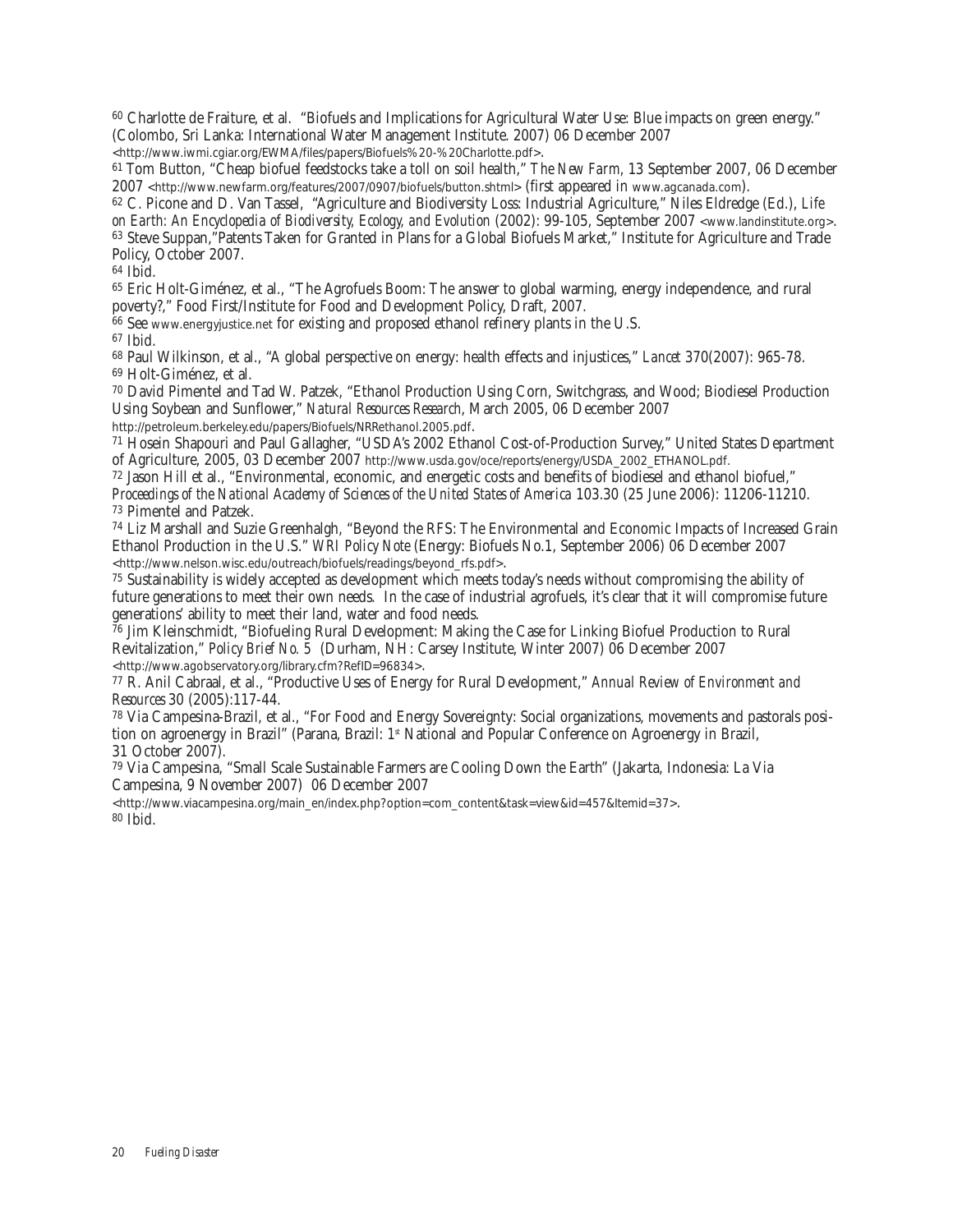This publication is produced by the Community Food Security Coalition and WHY.

# **COMMUNITY FOOD SECURITY COALITION**



*The Community Food Security Coalition (CFSC) is a North American organization of social and economic justice, environmental, nutrition, sustainable agriculture, community development, labor, anti-poverty, anti-hunger, and other groups. The Coalition has 325 organizational members in 41 states, 4 Canadian provinces and the District of Columbia. We are dedicated to*

*building strong, sustainable, local and regional food systems that ensure access to affordable, nutritious, and culturally appropriate food to all people at all times. We seek to develop self-reliance among all communities in obtaining their food and to create a system of growing, manufacturing, processing, making available, and selling food that is regionally based and grounded in the principles of justice, democracy, and sustainability.* 

Ph: (310) 822-5410 Ph: (202) 543-8602 www.foodsecurity.org

**MAIN OFFICE: WASHINGTON, DC OFFICE:** PO Box 209 110 Maryland Ave NE #307 Venice, CA 90294 Washington DC 20002 Fax: (310) 822-1440 Fax: (202) 543-0978

# **CFSC INTERNATIONAL LINKS COMMITTEE**

*The International Links Committee works to connect the Community Food Security Coalition to its food security allies around the world through initiatives for food security and food sovereignty, fair trade policy, and sustainable agriculture. The Committee seeks to share US community food security efforts with our international allies; to communicate international perspectives to the US movement; and to place US community food security work in an international context. The Committee is a space for effective collaboration among CFSC members working on international issues. For more information and to get involved, visit www.foodsecurity.org or contact christina@worldhungeryear.org.* 

### **WHY**



*Founded in 1975, WHY is a leader in the fight against hunger and poverty in the* **FINDING ANSWERS** *United States and around the world. WHY is convinced that solutions to hunger and poverty can be found at the grassroots level. WHY advances long-term solu-*

*tions to hunger and poverty by supporting community-based organizations that empower individuals and build self-reliance, i.e., offering job training, education and after school programs; increasing access to housing and healthcare; providing microcredit and entrepreneurial opportunities; teaching people to grow their own food; and assisting small farmers. WHY connects these organizations to artists, funders, media and legislators. WHY is a notfor-profit registered 501(c)(3) organization founded by radio talk show host and present Executive Director Bill Ayres, and the late singer-songwriter Harry Chapin.*

505 Eighth Avenue, Suite 2100 New York, NY 10018 1-800-5-HUNGRY www.worldhungeryear.org

**FOR HUNGER AND POVERTY** 

For additional copies contact: Christina Schiavoni at christina@worldhungeryear.org, or go to the Community Food Security Coalition's website at *www.foodsecurity.org*, publications section.